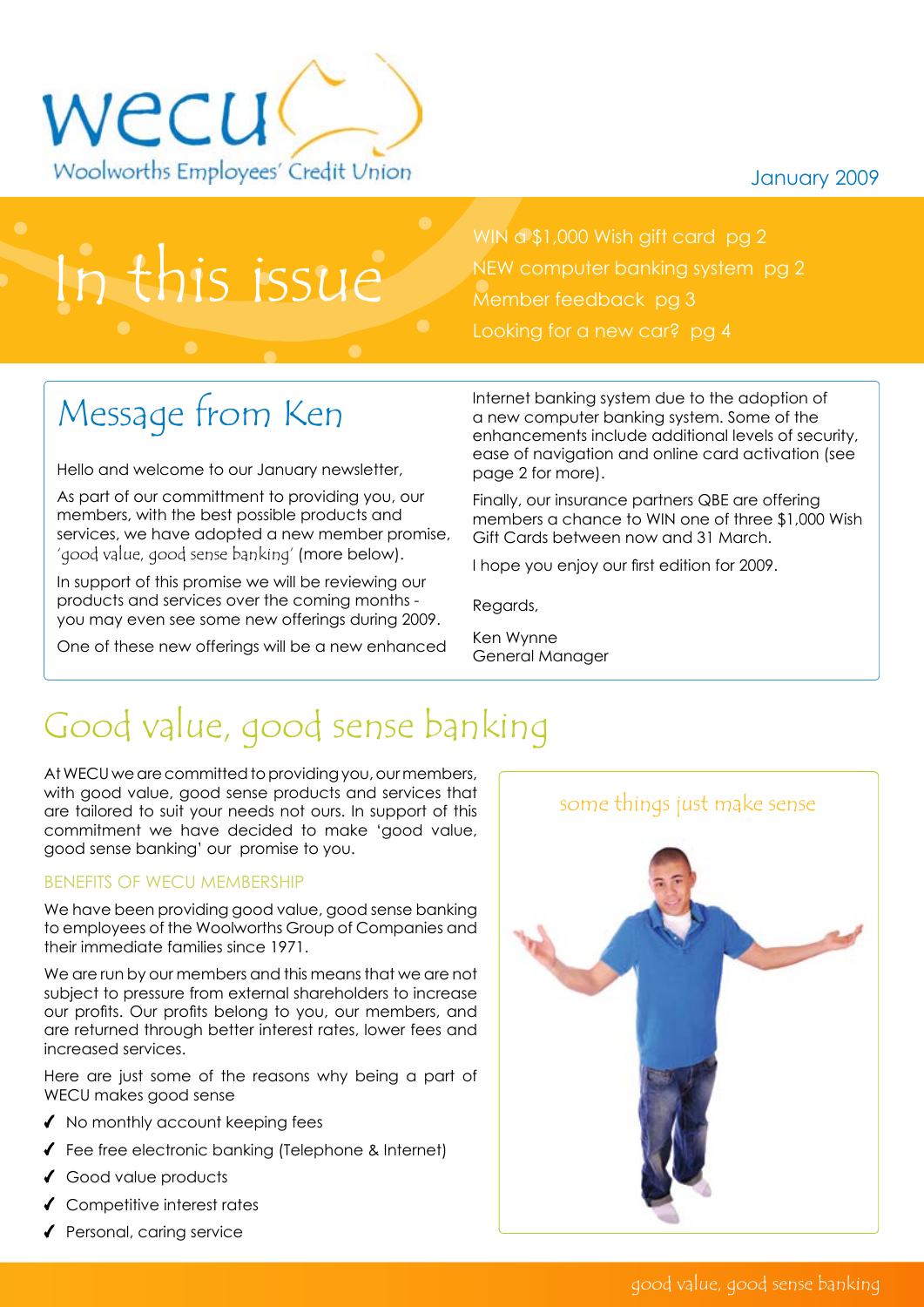### NEW computer banking system



The 25 year old current computer banking system we use is being phased out by the supplier, so we have used this opportunity to select a NEW leading edge system to replace it. This will provide you, our members, with a wider range of products and services in the future and will also improve the credit union's efficiency.

You will notice enhancements, both immediately and over the coming months, as a result of the conversion. Improved ability to service your needs, increased functionality of Internet banking and product innovation are just some of the benefits we will be able to provide. As with any major project, there will be some disruptions to our service over the period of conversion. From **3:00pm** on **Friday 13 February** until approximately **8:30pm** on **Saturday 14 February** some necessary access restrictions will apply.

A letter will be sent out to you over the next few weeks outlining the changes that will be taking place and how this will effect your banking during the conversion.



When you take out a new QBE Home Building, Home Contents, Valuables, Landlords, Caravan, Boat and/or Car Insurance policy between 1 January and 31 March 2009 you will automatically go into the draw to win one of three Wish Gift Cards worth \$1000 each.

#### **That's 1 gift card every month for 3 months!**



Terms, conditions and acceptance criteria apply and are available online at www.wecu.com.au. Insurance issued by QBE Insurance (Australia) Limited (ABN 78 003 191 035) (AFSL 239 545). Please read the Product Disclosure Statement to decide if a product is right for you, available from any WECU branch.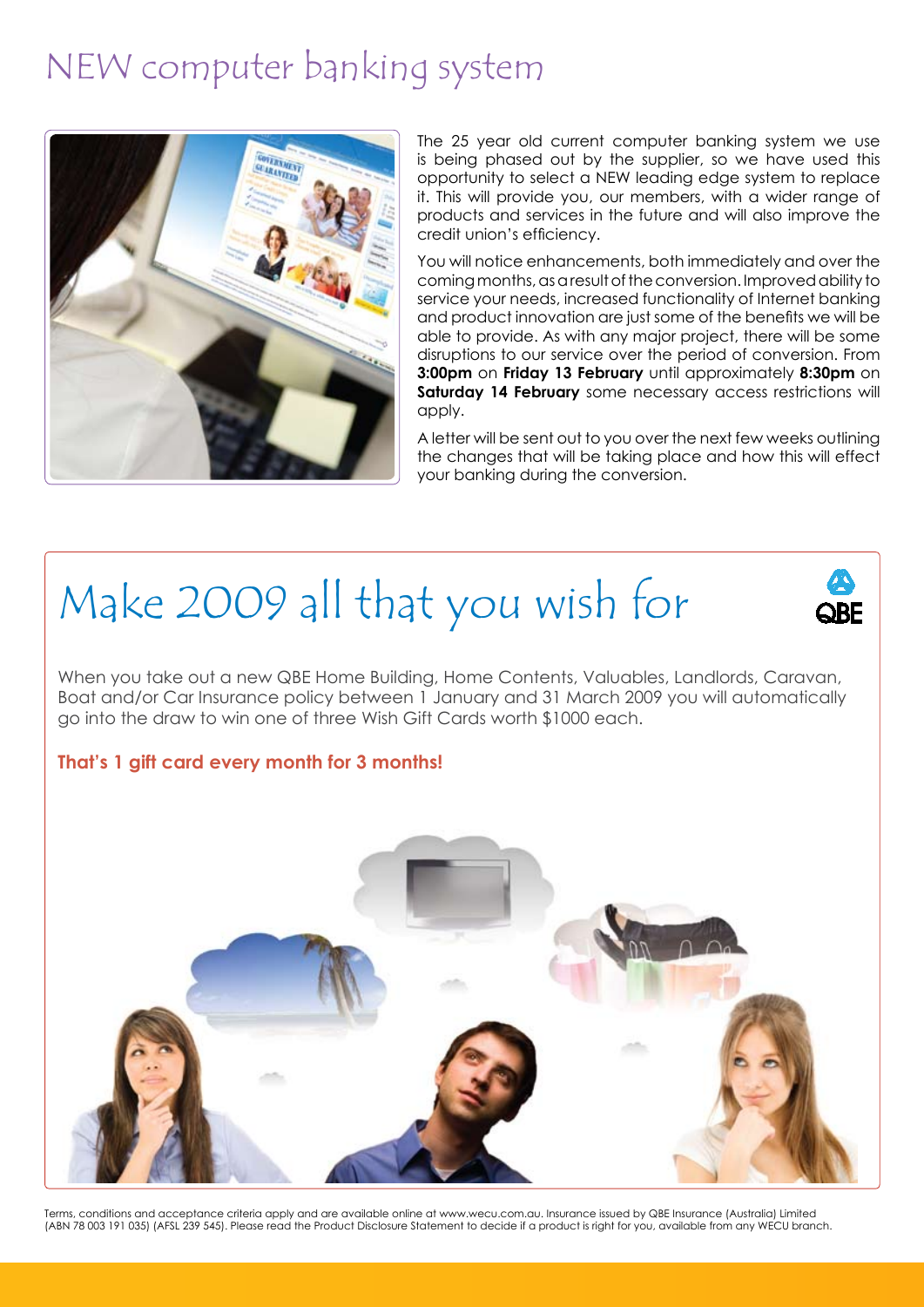## Our members

# Thank you for your feedback

Below are just some of the comments we have received from members recently.

You impress me by your services. Your in store<br>visits - how you come to us and how you all take<br>time to hear our concerns and how quick and *visits - how you come to us and how you all take time to hear our concerns and how quick and efficient you deal with them. When you need an enquiry dealt with over the phone the service is thorough from your enquiry to call back to finding out a conclusion for that reason. Keep up the wonderful service, its a pity the rest of the management teams don't show the same professionalism as this department does, well done.* 

 $\frac{1}{2}$  , me Dianne, member for 2 years.

*The service that we have received has always been great and the staff have always tried to help us with what we need even when its outside been great and the staff have always tried to help us with what we need even when its outside*  the norm - which has been great.<br>Michael, member for 2 years.

Michael, member for 2 years.

*I have been with the Credit Union for longer than I wish to think about (nearly 30years). In alllllllllll that time I have never had a problem that could not be fixed. The Staff that I have encountered have been very helpful with all my queries and concerns and they were handled professionally and I felt that I was treated as a friend rather than an interruption to their day. All of my banking is done so easily. It is one less thing that I have to worry about, because it just*  magically falls into place.<br>Beryl, member for 28 years. "

Beryl, member for 28 years.

*Aaaah the phone banking! I've been doing it for years AND I LOVE IT ! Its easy and convenient. I love that I can key ahead at any time without confusing it. I also really appreciate that there's not a horribly accented computer voice. She sounds real and friendly and I almost feel like I know her (I need to get out more!).*  " "

Vanessa, member for 11 years.

### Meet our 14,000th member

Late last year we welcomed our 14,000th member to WECU. Dianne, an office cashier in Para Hills in South Australia, joined WECU in November.

We asked Dianne a few auestions about why she joined the credit union.

#### WHY DID YOU JOIN WECU?

I was looking for a convenient way to bank with a VISA Debit and Credit card. With the close of Ezy Banking, WECU was the obvious choice.

#### WHAT DOES WECU MEAN TO YOU?

A credit union that exists only to benefit Woolworths employees.

#### WHAT DO YOU THINK THE WECU DIFFERENCE IS?

Fewer fees and charges than most and more convenient because I can do everything online.



good value, good sense banking